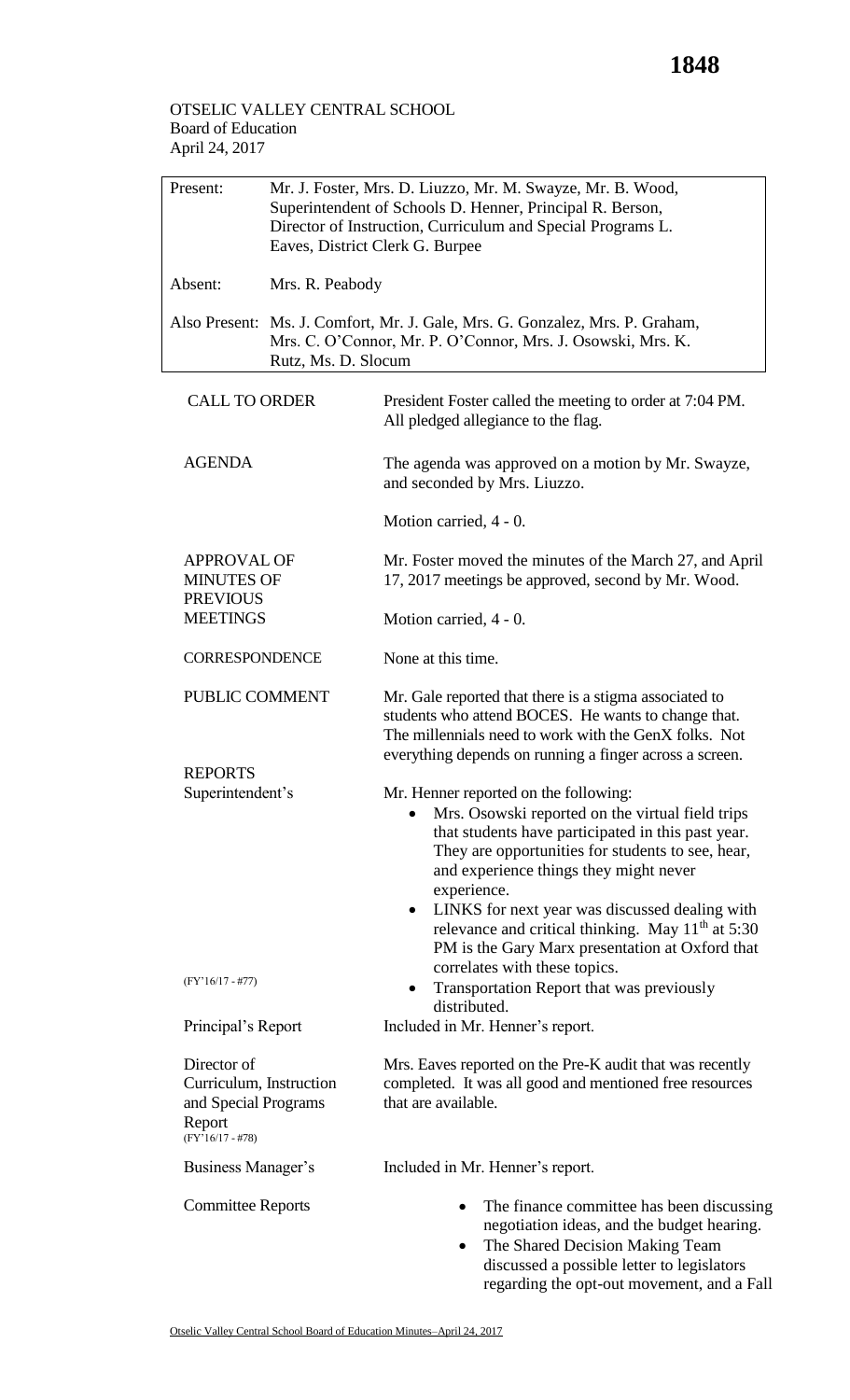## sports survey.

Board Members Mr. Swayze reported that a retired long-time employee is quite ill.

> Motion by Mr. Foster, to accept the March reports as presented which includes the Internal Claims Audit Report a well as the Student Activity Report. Second by Mr. Swayze.

Motion carried, 4 - 0.

None at this time.

## **UNFINISHED BUSINESS**

Financial Reports (FY'16/17 - #79)

## **NEW BUSINESS** Personnel

Recommendations

Motion by Mrs. Liuzzo, upon the recommendation of the Superintendent of Schools to appoint the following:

|                                                           | Jenny Osowski<br>Pamela Ross<br>William Verity                                                                                                                                                                                                                            | Appointment as a<br>SADD co-advisor for<br>the remainder of the<br>school year<br>Appointment as a<br>SADD co-advisor for<br>the remainder of the<br>school year<br>Appointment as a<br>school volunteer as a<br>pianist | At a stipend<br>per the<br><b>OVTA</b><br>contract<br>At a stipend<br>per the<br><b>OVTA</b><br>contract |  |
|-----------------------------------------------------------|---------------------------------------------------------------------------------------------------------------------------------------------------------------------------------------------------------------------------------------------------------------------------|--------------------------------------------------------------------------------------------------------------------------------------------------------------------------------------------------------------------------|----------------------------------------------------------------------------------------------------------|--|
|                                                           | Jessica<br>Stevenson<br>Second by Mr. Foster.                                                                                                                                                                                                                             | Conditional<br>appointment pending<br>clearance from the<br><b>State Education</b><br>Department as a<br>substitute teacher                                                                                              |                                                                                                          |  |
|                                                           | Motion carried, 4 - 0.                                                                                                                                                                                                                                                    |                                                                                                                                                                                                                          |                                                                                                          |  |
| Transportation<br><b>Requests to Parochial</b><br>Schools | Motion by Mr. Swayze, upon the recommendation of the<br>Superintendent of Schools, to provide District transportation<br>for the following students to the parochial school listed on<br>all days that Otselic Valley is in session during the 2017-<br>2018 school year: |                                                                                                                                                                                                                          |                                                                                                          |  |
|                                                           | Betty Schlabach gr. 7)<br>Ella Schlabach (gr. 8)<br>Harvey Schlabach (age 5)                                                                                                                                                                                              | Lebanon/Georgetown Amish School (Lebanon Road)<br>Iva Schlabach (age 7)<br>Rhoda Schlabach (age 8)                                                                                                                       |                                                                                                          |  |
|                                                           |                                                                                                                                                                                                                                                                           | New Life Christian School - Randallsville<br>Juliann Drumheiser (gr. 11)<br>Diana Marvin (gr. 9)                                                                                                                         |                                                                                                          |  |
|                                                           | Second by Mr. Wood.                                                                                                                                                                                                                                                       |                                                                                                                                                                                                                          |                                                                                                          |  |
|                                                           | Motion carried, 4 - 0.                                                                                                                                                                                                                                                    |                                                                                                                                                                                                                          |                                                                                                          |  |
| Delaware-Chenango-<br>Madison-Otsego                      |                                                                                                                                                                                                                                                                           | Motion by Mr. Swayze, to approve one (1) vote in favor of<br>the following two candidates to serve on the Board of                                                                                                       |                                                                                                          |  |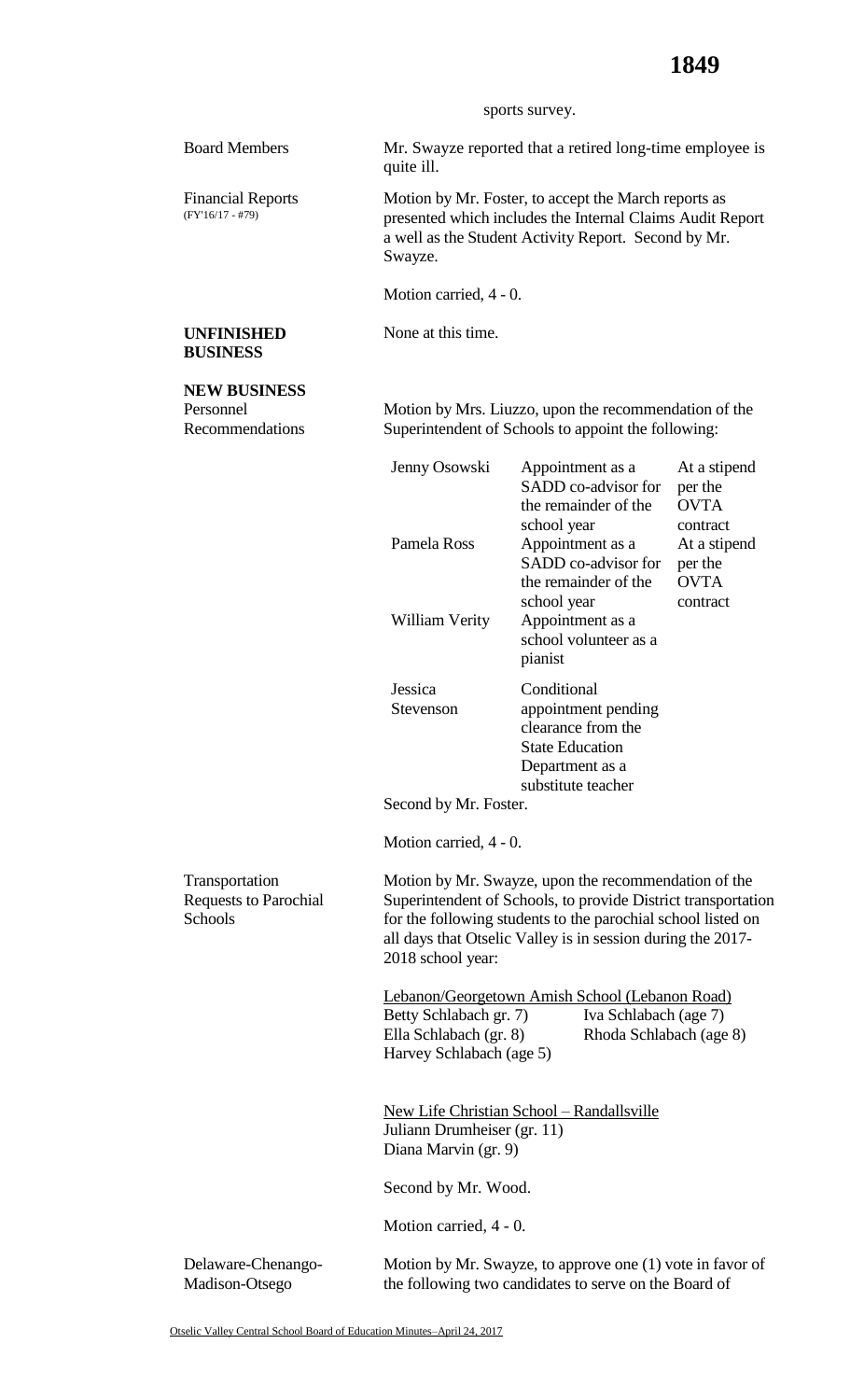| <b>BOCES</b> Board of<br><b>Education Member</b>                    | Education of the Delaware-Chenango-Madison-Otsego<br><b>BOCES:</b>                                                                                                                                                                            |  |  |
|---------------------------------------------------------------------|-----------------------------------------------------------------------------------------------------------------------------------------------------------------------------------------------------------------------------------------------|--|--|
| Election<br>$(FY'16/17 - #80)$                                      | Linda Tuller<br>John Gale                                                                                                                                                                                                                     |  |  |
|                                                                     | Second by Mr. Wood.                                                                                                                                                                                                                           |  |  |
|                                                                     | Motion carried, 4 - 0.                                                                                                                                                                                                                        |  |  |
| Delaware-Chenango-<br>Madison-Otsego<br><b>BOCES</b> Administrative | Motion by Mr. Wood, upon the recommendation of the<br>Superintendent of Schools, to adopt the following<br>proposition:                                                                                                                       |  |  |
| <b>Budget Vote</b><br>$(FY'16/17 - #80)$                            | RESOLVED, that the Otselic Valley Central School Board<br>of Education does hereby approve the proposed Delaware-<br>Chenango-Madison-Otsego BOCES Administrative Budget<br>for the 2017-2018 school year in the amount of<br>\$2,277,297.00. |  |  |
|                                                                     | Second by Mrs. Liuzzo.                                                                                                                                                                                                                        |  |  |
|                                                                     | Motion carried, 4 - 0.                                                                                                                                                                                                                        |  |  |
| Appointment of<br><b>Election Inspectors</b>                        | Motion by Mr. Swayze, upon the recommendation of the<br>Superintendent of Schools, to appoint the following as<br>election inspectors for the budget vote and Board member<br>election on May 16, 2017:                                       |  |  |
|                                                                     | Mary Comfort<br>Lorraine Kupiec<br>Kai Loomis<br><b>Beverly Smith</b>                                                                                                                                                                         |  |  |
|                                                                     | Second by Mrs. Liuzzo.                                                                                                                                                                                                                        |  |  |
|                                                                     | Motion carried, 4 - 0.                                                                                                                                                                                                                        |  |  |
| 2017-2018 School<br>Year Calendar<br>$(FY'16/17 - #81)$             | Motion by Mr. Foster, upon the recommendation of the<br>Superintendent of Schools, to adopt the 2017-2018 school<br>year calendar. Second by Mr. Wood.                                                                                        |  |  |
|                                                                     | Motion carried, 4 - 0.                                                                                                                                                                                                                        |  |  |
| <b>Public Comment</b>                                               | None at this time.                                                                                                                                                                                                                            |  |  |
| <b>Executive Session</b>                                            | Motion by Mr. Swayze to enter executive session at 8:18<br>PM for the purpose of strategic planning with positions,<br>finance committee spreadsheet. Second by Mrs. Liuzzo.                                                                  |  |  |
|                                                                     | Motion carried, $4-0$ .                                                                                                                                                                                                                       |  |  |
| <b>Open Session</b>                                                 | Motion by Mr. Swayze to resume open session at 8:55 PM.<br>Second by Mr. Wood.                                                                                                                                                                |  |  |
|                                                                     | Motion carried, $4-0$ .                                                                                                                                                                                                                       |  |  |
| <b>ADJOURNMENT</b>                                                  | Motion by Mr. Wood to adjourn the meeting at 8:57 PM,<br>second by Mrs. Liuzzo.                                                                                                                                                               |  |  |
|                                                                     | Motion carried, 4 - 0.                                                                                                                                                                                                                        |  |  |